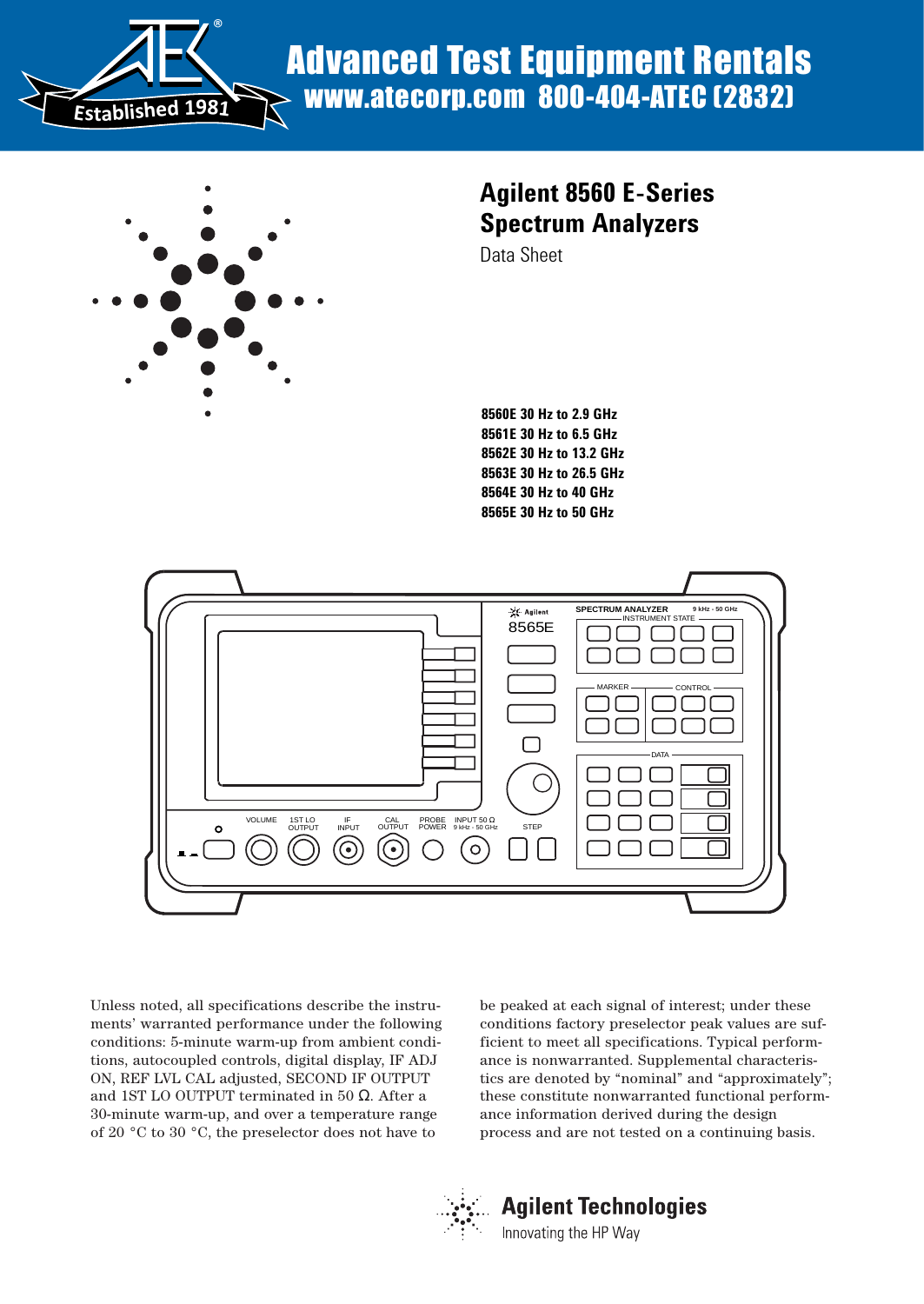# **Frequency specifications, Agilent 8560 E-series**

### **Frequency range**

|                 | 8560E                   | 8561E        | 8562E                | 8563E                | 8564E                   | 8565E                   |
|-----------------|-------------------------|--------------|----------------------|----------------------|-------------------------|-------------------------|
| <b>Internal</b> | $30$ Hz <sup>2</sup> to | 30 $Hz^2$ to | $30 \text{ Hz}^2$ to | $30 \text{ Hz}^1$ to | $30$ Hz <sup>1</sup> to | $30$ Hz <sup>1</sup> to |
| mixing          | $2.9$ GHz               | 6.5 GHz      | 13.2 GHz             | 26.5 GHz             | 40 GHz                  | 50 GHz                  |
| External        | 18 GHz to               | 18 GHz to    | 18 GHz to            | 18 GHz to            | 18 GHz to               | 18 GHz to               |
| mixing          | 325 GHz                 | 325 GHz      | 325 GHz              | 325 GHz              | 325 GHz                 | 325 GHz                 |

| <b>Frequency band</b><br>Harmonic mixing mode (N) |                                                   | <b>Frequency counter accuracy</b> |                                     |                                                                       |
|---------------------------------------------------|---------------------------------------------------|-----------------------------------|-------------------------------------|-----------------------------------------------------------------------|
| 30 Hz to 2.9 GHz                                  |                                                   |                                   | <b>Marker count accuracy</b>        | $\pm$ (marker freq x freq ref                                         |
| 2.75 GHz to 6.46 GHz                              |                                                   |                                   | $(S/N \geq 25 dB)$                  | accuracy <sup>6</sup> + 2 Hz x $N^5$                                  |
| 5.86 GHz to 13.2 GHz                              |                                                   |                                   |                                     | +1 LSD of counter)                                                    |
| 12.4 GHz to 26.8 GHz                              | 4                                                 |                                   | <b>Accuracy at 1 GHz</b>            | $\pm$ 225 Hz (5 minute warm-up) <sup>7</sup>                          |
| 26.4 GHz to 31.15 GHz                             | 4                                                 |                                   | $(25 °C, 1 yr$ aging, marker        | $\pm$ 135 Hz (15 minute warm-up) <sup>7</sup>                         |
| 31.0 GHz to 50 GHz                                | 8                                                 |                                   | resolution = $1$ Hz)                | ±3003 Hz (Option 103)                                                 |
|                                                   |                                                   |                                   | <b>Delta count accuracy</b>         | $\pm$ (delta freq x freq ref accuracy <sup>6</sup>                    |
| <b>Frequency reference</b>                        |                                                   |                                   | $(S/N \geq 25 dB)$                  | +4 Hz x $N^5$ +2 LSD)                                                 |
|                                                   |                                                   | Option 103                        | <b>Counter resolution</b>           | Selectable from 1 Hz to 1 MHz                                         |
| Temperature stability <sup>3</sup>                | $±1 \times 10^{-8}$                               | $±1x10^{-6}$                      |                                     |                                                                       |
| <b>Aging</b> (per year)<br>(per day nom.)         | $±1 \times 10^{-7}$<br>$\pm 5 \times 10^{-10(4)}$ | $\pm 2 \times 10^{-6}$            | <b>Frequency span</b>               |                                                                       |
| Initial achievable accuracy                       | $\pm 2.2 \times 10^{-8}$                          | $+1 \times 10^{-6}$               | <b>Range</b>                        | 0, 100 Hz to full span<br>(100 Hz $\times$ N <sup>10</sup> when using |
| Short-term warm-up                                |                                                   |                                   |                                     | external mixers)                                                      |
| accuracy factors (nominal)                        |                                                   |                                   | <b>Accuracy</b>                     |                                                                       |
| 5 minute                                          | $±1 \times 10^{-7}$                               |                                   | Span >2 MHz $\times$ N <sup>5</sup> | ±5%                                                                   |
| 15 minute                                         | $±1 \times 10^{-8}$                               |                                   | $0.555 \times 20.0111 = 0.015$      | .10/                                                                  |

Span >2 MHz  $\times$  N<sup>5</sup>  $\qquad$   $\pm$ 5% Span  $\leq$ 2 MHz x N<sup>5</sup>  $\pm$ 1%

### **Frequency readout accuracy**

| (Start, stop, center, and marker frequency functions) |                                                      |  |  |  |  |
|-------------------------------------------------------|------------------------------------------------------|--|--|--|--|
| Span >2 MHz $\times$ N <sup>5</sup>                   | $\pm$ (freq readout x freq ref accuracy <sup>6</sup> |  |  |  |  |
|                                                       | $+5\%$ x span $+15\%$ x RBW $+10$ Hz)                |  |  |  |  |
| Span $\leq$ 2 MHz x N <sup>5</sup>                    | $\pm$ (freq readout x freq ref accuracy <sup>6</sup> |  |  |  |  |
|                                                       | $+1\%$ x span $+15\%$ x RBW $+10$ Hz)                |  |  |  |  |

<sup>1. 8563</sup>E, 8564E, 8565E require Option 006 for operation below 9 kHz.

<sup>2. 8560</sup>E, 8561E, 8562E minimum frequency in AC coupled mode is 100 kHz. In DC

coupled mode minimum frequency is 30 Hz. 3. -10 °C to +55 °C, referenced to 25 °C

<sup>4.</sup> After 7-day warm-up

<sup>5.</sup> N = harmonic mixing mode number

<sup>6.</sup> Frequency reference accuracy = aging x time since last adjustment + initial

achievable accuracy + temperature stability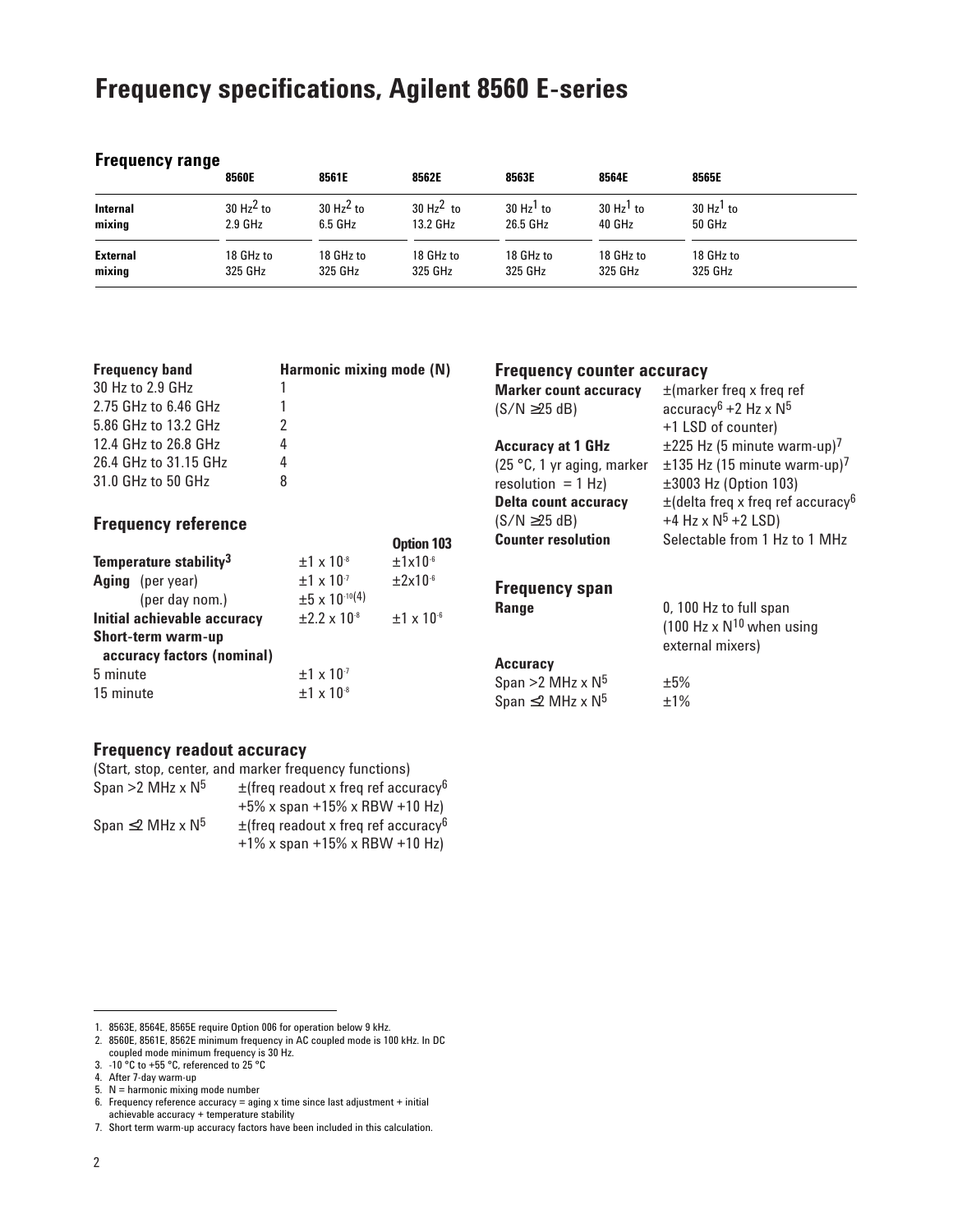# **Frequency specifications, continued**

| <b>Sweep time</b>               |                                    |
|---------------------------------|------------------------------------|
| Range                           |                                    |
| $Span = 0 Hz$                   | $50 \mu s$ to $6000 s$             |
| Span $\pm 100$ Hz               |                                    |
| $RBW \geq 300 Hz$               | 50 ms to 2000 s                    |
| RBW < 100 Hz                    | 50 ms to 100 ks                    |
| <b>Accuracy</b> (Span = $0$ Hz) |                                    |
| Sweep time $\geq$ 30 ms         | $\pm$ 1% (digitized trace data)    |
| Sweep time <30 ms               | $±10\%$ (analog trace data)        |
| (non-Option 007)                |                                    |
| Sweep time <30 ms               | $\pm 0.1\%$ (digitized trace data) |
| (Option $0071$ )                |                                    |
| <b>Sweep trigger</b>            | delayed, free run, single,         |
|                                 | line, video, external              |

## **Resolution bandwidth**

| <b>Range</b> $(-3 dB)$<br>1 Hz to 1 MHz in a 1, 3, 10 sequence |                                               |                   |  |  |  |
|----------------------------------------------------------------|-----------------------------------------------|-------------------|--|--|--|
|                                                                | and 2 MHz $(3 \text{ MHz at } -6 \text{ dB})$ |                   |  |  |  |
| Option 103                                                     | 10 Hz to 1 MHz in a 1, 3, 10 sequence         |                   |  |  |  |
|                                                                | and 2 MHz $(3 \text{ MHz at } -6 \text{ dB})$ |                   |  |  |  |
| <b>Accuracy</b>                                                | 1 Hz to 300 kHz                               | $±10\%$           |  |  |  |
|                                                                | 1 MHz                                         | ±25%              |  |  |  |
|                                                                | 2 MHz                                         | $+50\%$ , $-25\%$ |  |  |  |
| <b>Selectivity</b> $(-60 \text{ dB}/-3 \text{ dB BW ratio})$   |                                               |                   |  |  |  |
| RBW ≥300 Hz                                                    | <15:1                                         |                   |  |  |  |
| $RBW \leq 100 Hz$                                              | < 5:1                                         |                   |  |  |  |
|                                                                |                                               |                   |  |  |  |
|                                                                |                                               |                   |  |  |  |

**Video bandwidth** 1 Hz to 3 MHz in a 1, 3, 10 sequence **range**

## 1. Option 007 extends digitized trace data capability to sweep times <30 ms. 2. Add 5.2 x ((f/1 GHz)–1) for f >1 GHz and f ≤2.9 GHz

### **Noise sidebands** (see figure 1)

| Center Frequency $\leq$ 1 GHz |                                |                                |
|-------------------------------|--------------------------------|--------------------------------|
| <b>Offset</b>                 |                                | Opt. 103                       |
| 100 Hz                        | $\leq$ 88 dBc/Hz <sup>2</sup>  | $\leq$ 70 dBc/Hz <sup>2</sup>  |
| 1 kHz                         | $\leq$ 97 dBc/Hz <sup>2</sup>  | $\leq$ 90 dBc/Hz <sup>2</sup>  |
| $10$ kHz $6$                  | $\leq$ 113 dBc/Hz <sup>3</sup> | $\leq$ 113 dBc/Hz <sup>3</sup> |
| 30 kHz <sup>6,8</sup>         | $\leq$ 113 dBc/Hz <sup>4</sup> | $\leq$ 113 dBc/Hz <sup>4</sup> |
| 100 kHz <sup>7</sup>          | $\leq$ 117 dBc/Hz <sup>5</sup> | $\leq$ 117 dBc/Hz <sup>5</sup> |
|                               |                                |                                |

### **Residual FM**

| (zero span, 10 Hz RBW)) | <1 Hz pk-pk $\times$ N <sup>9</sup> in 20 ms<br><0.25 Hz pk-pk $\times$ N <sup>9</sup> in 20 ms |
|-------------------------|-------------------------------------------------------------------------------------------------|
| Option 103              | (typical)<br>$<$ 10 Hz pk-pk x N <sup>9</sup> in 20 ms                                          |
|                         |                                                                                                 |

<sup>3.</sup> Add 2.5 x ((f/1 GHz)–1) for f >1 GHz and f ≤2.9 GHz

<sup>4.</sup> Add 3.0 dB x ((f/1 GHz)–1) for f >1 GHz and f ≤2.9 GHz

<sup>5.</sup> Add 2 dB for f >1 GHz and f ≤2.9 GHz

<sup>6.</sup> RBW ≤1 k or Span ≤745 kHz

<sup>7.</sup> RBW ≥3 k or Span >745 kHz

<sup>8.</sup> Not specified at 30 kHz offset for 8564E and 8565E

<sup>9.</sup> N = harmonic mixing mode number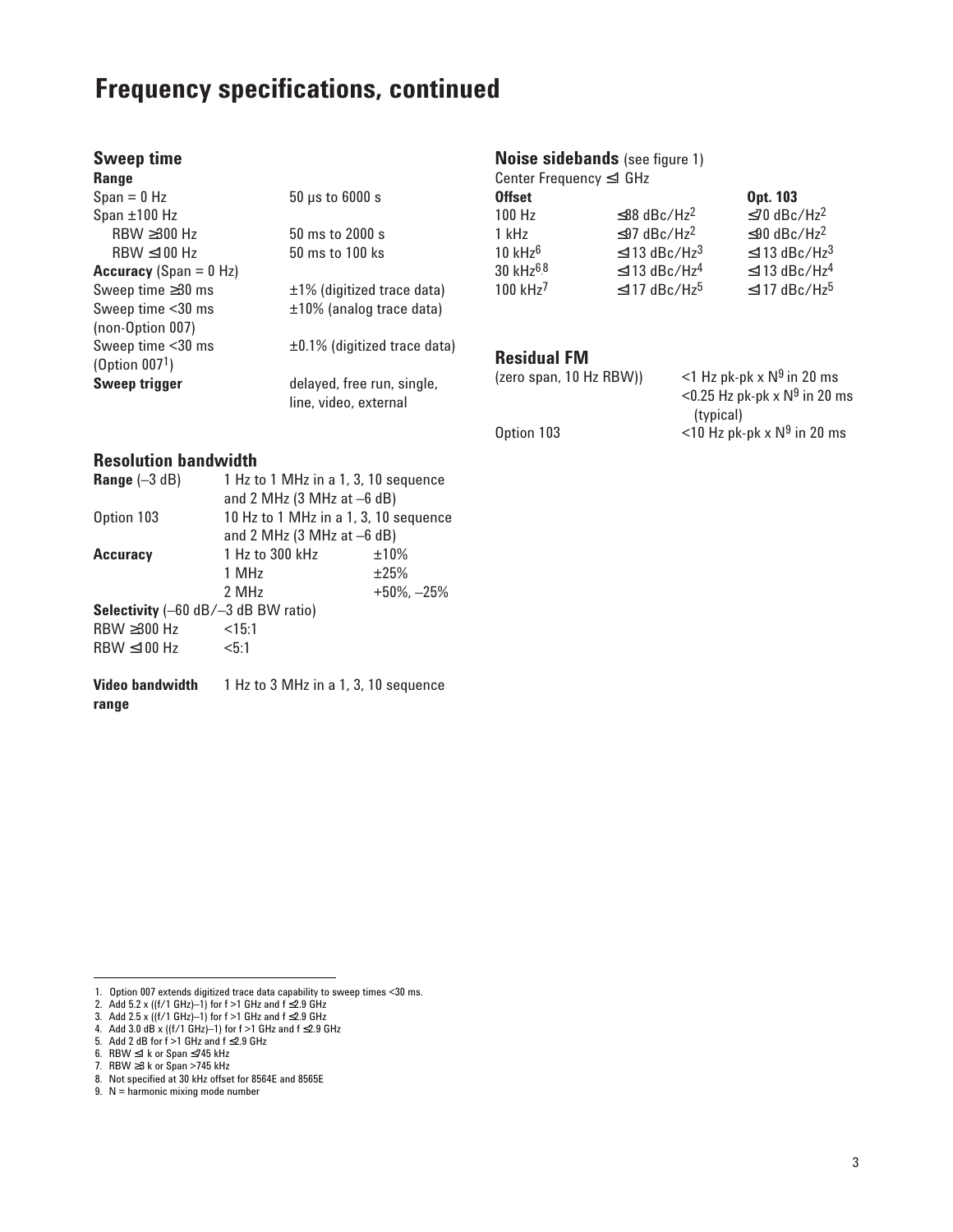# **Amplitude specifications, Agilent 8560 E-series**

| <b>Range</b><br>Displayed average noise level to +30 dBm |  |
|----------------------------------------------------------|--|
|----------------------------------------------------------|--|

### **1 dB gain compression** Maximum power at mixer =

| <b>Maximum safe input level</b>                                                  |                                             | input power $(dBm)$ – input attenuation $(dB)$ |                                   |  |
|----------------------------------------------------------------------------------|---------------------------------------------|------------------------------------------------|-----------------------------------|--|
| Average continuous power                                                         | $+30$ dBm (1 W,<br>input attn $\geq$ 10 dB) | 10 MHz to 2.9 GHz<br>2.9 GHz to 6.46 GHz       | $-5$ dBm<br>$+0$ dBm <sup>3</sup> |  |
| Peak pulse power<br>$(\leq 10 \,\mu s \,\text{pulse width.})$<br><1% duty cycle) | +50 dBm (100 W,<br>input attn $\geq$ 30 dB) | 6.46 GHz to 26.8 GHz<br>26.8 GHz to 50 GHz     | $-3$ dBm<br>+0 dBm (nominal)      |  |
| <b>Maximum DC input voltage</b>                                                  |                                             |                                                |                                   |  |
| DC coupled                                                                       | $\pm 0.2$ Vdc                               |                                                |                                   |  |
| AC coupled                                                                       | $\pm 50$ Vdc                                |                                                |                                   |  |

### **Displayed average noise level** (DANL) (see figure 2)

 $(0 \text{ dB} \cdot \text{at}_{\text{equation}}^{\text{rel}})$ 

| (0 dD attenuation, 1 Hz resolution bandwidth") | <b>8560E</b>   | 8561E          | 8562E          | 8563E          | 8564E, 8565E   |
|------------------------------------------------|----------------|----------------|----------------|----------------|----------------|
| 30 Hz <sup>2</sup>                             | ≤ $90$ dBm     | $\leq 90$ dBm  | $≤90$ dBm      | $≤90$ dBm      | $\leq 90$ dBm  |
| $1$ kHz <sup>2</sup>                           | $\leq$ 105 dBm | $\leq 105$ dBm | $\leq 105$ dBm | $\leq$ 105 dBm | $\leq 105$ dBm |
| 10 kHz                                         | $\leq$ 120 dBm | $\leq$ 120 dBm | $\leq$ 120 dBm | $\leq$ 120 dBm | $\leq$ 120 dBm |
| 100 kHz                                        | $\leq$ 120 dBm | $\leq$ 120 dBm | $\leq$ 120 dBm | $\leq$ 120 dBm | $\leq$ 120 dBm |
| 1 MHz to 10 MHz                                | $\leq$ 140 dBm | $\leq$ 140 dBm | $\leq$ 140 dBm | $\leq$ 140 dBm | $≤140$ dBm     |
| 10 MHz to 2.9 GHz                              | $\leq$ 149 dBm | $\leq$ 145 dBm | $\leq$ 151 dBm | $\leq$ 151 dBm | $\leq$ 145 dBm |
| $2.9$ GHz to 6.46 GHz                          |                | $\leq$ 145 dBm | $\leq$ 148 dBm | $≤148$ dBm     | $\leq$ 147dBm  |
| 6.46 GHz to 13.2 GHz                           |                |                | $\leq$ 145 dBm | $\leq$ 145 dBm | $\leq$ 143 dBm |
| 13.2 GHz to 22.0 GHz                           |                |                |                | $\leq$ 140 dBm | $≤140$ dBm     |
| 22.0 GHz to 26.8 GHz                           |                |                |                | $\leq$ 139 dBm | $≤136$ dBm     |
| 26.8 GHz to 31.15 GHz                          |                |                |                |                | $\leq$ 139 dBm |
| 31.15 GHz to 40 GHz                            |                |                |                |                | $\leq$ 130 dBm |
| 40 GHz to 50 GHz                               |                |                |                |                | $\leq$ 127 dBm |



**Figure 1. Noise sidebands normalized to 1 Hz BW versus offset from carrier**



**Figure 2. Typical on-screen dynamic range versus offset from 1 GHz center frequency for all RBWs (mixer level = –10 dBm)** 

<sup>1.</sup> For Option 103, degrade DANL by 10 dB

<sup>2. 8563</sup>E, 8564E, 8565E require Option 006 for operation below 9 kHz.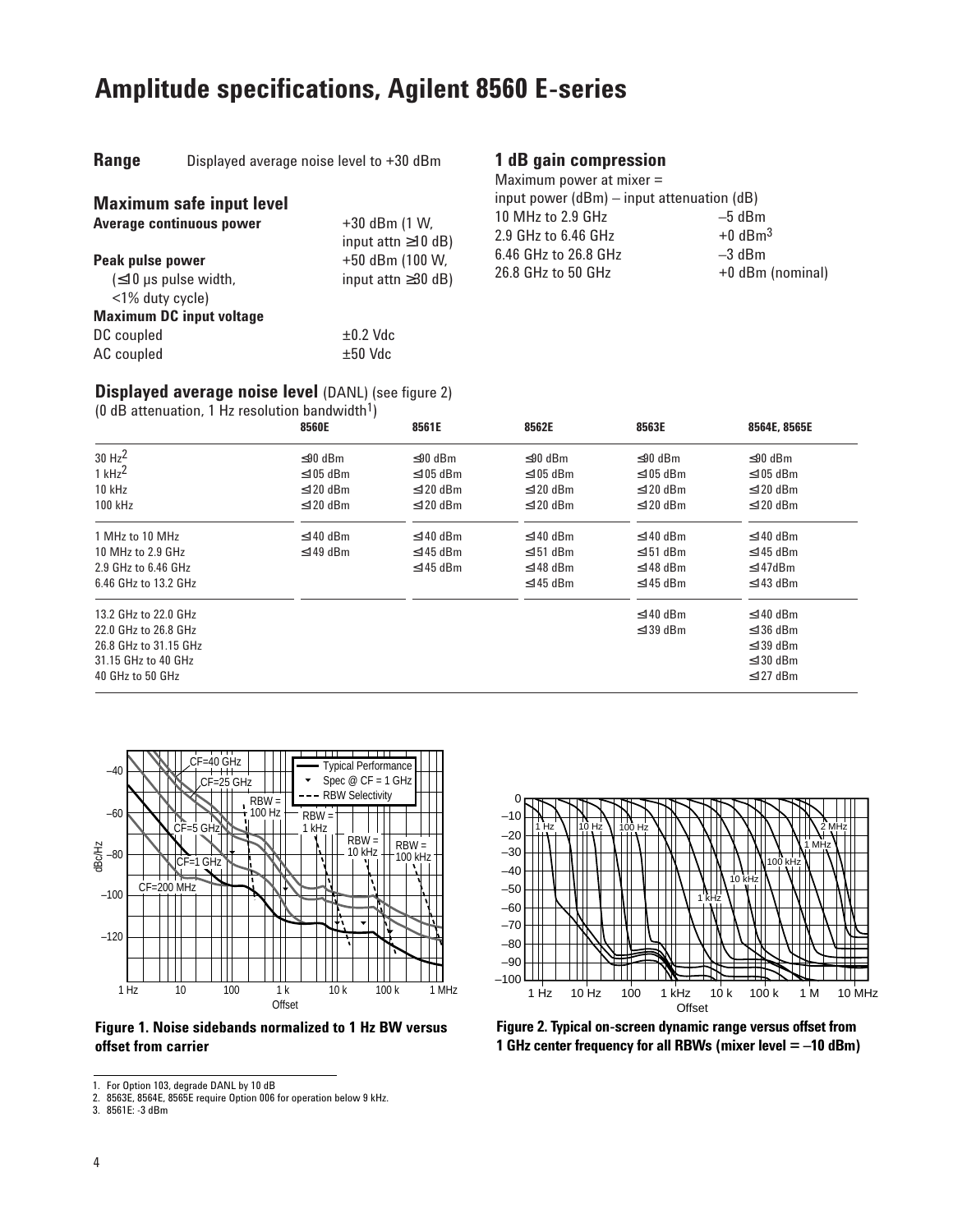| 10 MHz to 2.9 GHz<br>$>146$ dB<br>$>140$ dB<br>$>146$ dB<br>$>144$ dB<br>$>145$ dB<br>2.9 GHz to 6.46 GHz<br>$>148$ dB<br>$>148$ dB<br>$>142$ dB<br>$>147$ dB<br>6.46 GHz to 13.2 GHz<br>$>142$ dB<br>$>142$ dB<br>$>140$ dB<br>13.2 GHz to 22.0 GHz<br>$>137$ dB<br>$>137$ dB<br>22.0 GHz to 26.8 GHz<br>$>136$ dB<br>$>133$ dB<br>26.8 GHz to 31.15 GHz<br>$>139$ dB<br>31.15 GHz to 40 GHz<br>$>130$ dB<br>40 GHz to 50 GHz<br>$>127$ dB<br><b>Signal to distortion</b><br>Harmonic <sup>2</sup><br>8560E<br>8561E<br>8562E<br>8563E<br>8564E, 8565E<br>20 MHz to 1.45 GHz<br>$>95$ dB<br>$>88.5$ dB<br>$>95$ dB<br>$>94$ dB<br>$>92$ dB<br>1.45 GHz to 2 GHz<br>$>98.5$ dB<br>$>111.5$ dB<br>$>111.5$ dB<br>$>111$ dB<br>2 GHz to 3.25 GHz<br>$>119$ dB<br>$>119$ dB<br>$>119$ dB<br>$>113.5$ dB<br>3.25 GHz to 6.6 GHz<br>$>117.5$ dB<br>$>117.5$ dB<br>$>111.5$ dB<br>$>115$ dB<br>6.6 GHz to 11 GHz<br>$>110$ dB<br>11 GHz to 13.4 GHz<br>$>114.5$ dB<br>$>108$ dB<br>13.4 GHz to 15.6 GHz<br>$>109.5$ dB<br>15.6 GHz to 20 GHz<br>$>105$ dB<br>20 GHz to 25 GHz<br>$>103.5$ dB<br>Intermodulation <sup>3</sup><br>8560E<br>8561E<br>8562E<br>8563E<br>8564E, 8565E<br>10 MHz to 2.9 GHz<br>$>108$ dB<br>$>103$ dB<br>$>108$ dB<br>$>107$ dB<br>$>104$ dB<br>2.9 GHz to 6.46 GHz<br>$>107$ dB<br>$>108.5$ dB<br>$>108.5$ dB<br>$>108$ dB<br>6.46 GHz to 13.2 GHz<br>$>101.5$ dB<br>$>101.5$ dB<br>$>100$ dB<br>13.2 GHz to 22.0 GHz<br>$>98$ dB<br>$>98$ dB<br>22.0 GHz to 26.8 GHz<br>$>97.5$ dB<br>$>95.5$ dB<br>26.8 GHz to 31.15 GHz<br>>101 dB (nominal)<br>31.15 GHz to 40 GHz<br>>95 dB (nominal)<br>40 GHz to 50 GHz<br>>93 dB (nominal) | <b>Dynamic range (see figure 3)</b><br>Compression to noise <sup>1</sup> | 8560E | 8561E | 8562E | 8563E | 8564E, 8565E |
|---------------------------------------------------------------------------------------------------------------------------------------------------------------------------------------------------------------------------------------------------------------------------------------------------------------------------------------------------------------------------------------------------------------------------------------------------------------------------------------------------------------------------------------------------------------------------------------------------------------------------------------------------------------------------------------------------------------------------------------------------------------------------------------------------------------------------------------------------------------------------------------------------------------------------------------------------------------------------------------------------------------------------------------------------------------------------------------------------------------------------------------------------------------------------------------------------------------------------------------------------------------------------------------------------------------------------------------------------------------------------------------------------------------------------------------------------------------------------------------------------------------------------------------------------------------------------------------------------------------------------------------------------------|--------------------------------------------------------------------------|-------|-------|-------|-------|--------------|
|                                                                                                                                                                                                                                                                                                                                                                                                                                                                                                                                                                                                                                                                                                                                                                                                                                                                                                                                                                                                                                                                                                                                                                                                                                                                                                                                                                                                                                                                                                                                                                                                                                                         |                                                                          |       |       |       |       |              |
|                                                                                                                                                                                                                                                                                                                                                                                                                                                                                                                                                                                                                                                                                                                                                                                                                                                                                                                                                                                                                                                                                                                                                                                                                                                                                                                                                                                                                                                                                                                                                                                                                                                         |                                                                          |       |       |       |       |              |
|                                                                                                                                                                                                                                                                                                                                                                                                                                                                                                                                                                                                                                                                                                                                                                                                                                                                                                                                                                                                                                                                                                                                                                                                                                                                                                                                                                                                                                                                                                                                                                                                                                                         |                                                                          |       |       |       |       |              |
|                                                                                                                                                                                                                                                                                                                                                                                                                                                                                                                                                                                                                                                                                                                                                                                                                                                                                                                                                                                                                                                                                                                                                                                                                                                                                                                                                                                                                                                                                                                                                                                                                                                         |                                                                          |       |       |       |       |              |
|                                                                                                                                                                                                                                                                                                                                                                                                                                                                                                                                                                                                                                                                                                                                                                                                                                                                                                                                                                                                                                                                                                                                                                                                                                                                                                                                                                                                                                                                                                                                                                                                                                                         |                                                                          |       |       |       |       |              |
|                                                                                                                                                                                                                                                                                                                                                                                                                                                                                                                                                                                                                                                                                                                                                                                                                                                                                                                                                                                                                                                                                                                                                                                                                                                                                                                                                                                                                                                                                                                                                                                                                                                         |                                                                          |       |       |       |       |              |
|                                                                                                                                                                                                                                                                                                                                                                                                                                                                                                                                                                                                                                                                                                                                                                                                                                                                                                                                                                                                                                                                                                                                                                                                                                                                                                                                                                                                                                                                                                                                                                                                                                                         |                                                                          |       |       |       |       |              |
|                                                                                                                                                                                                                                                                                                                                                                                                                                                                                                                                                                                                                                                                                                                                                                                                                                                                                                                                                                                                                                                                                                                                                                                                                                                                                                                                                                                                                                                                                                                                                                                                                                                         |                                                                          |       |       |       |       |              |
|                                                                                                                                                                                                                                                                                                                                                                                                                                                                                                                                                                                                                                                                                                                                                                                                                                                                                                                                                                                                                                                                                                                                                                                                                                                                                                                                                                                                                                                                                                                                                                                                                                                         |                                                                          |       |       |       |       |              |
|                                                                                                                                                                                                                                                                                                                                                                                                                                                                                                                                                                                                                                                                                                                                                                                                                                                                                                                                                                                                                                                                                                                                                                                                                                                                                                                                                                                                                                                                                                                                                                                                                                                         |                                                                          |       |       |       |       |              |
|                                                                                                                                                                                                                                                                                                                                                                                                                                                                                                                                                                                                                                                                                                                                                                                                                                                                                                                                                                                                                                                                                                                                                                                                                                                                                                                                                                                                                                                                                                                                                                                                                                                         |                                                                          |       |       |       |       |              |
|                                                                                                                                                                                                                                                                                                                                                                                                                                                                                                                                                                                                                                                                                                                                                                                                                                                                                                                                                                                                                                                                                                                                                                                                                                                                                                                                                                                                                                                                                                                                                                                                                                                         |                                                                          |       |       |       |       |              |
|                                                                                                                                                                                                                                                                                                                                                                                                                                                                                                                                                                                                                                                                                                                                                                                                                                                                                                                                                                                                                                                                                                                                                                                                                                                                                                                                                                                                                                                                                                                                                                                                                                                         |                                                                          |       |       |       |       |              |
|                                                                                                                                                                                                                                                                                                                                                                                                                                                                                                                                                                                                                                                                                                                                                                                                                                                                                                                                                                                                                                                                                                                                                                                                                                                                                                                                                                                                                                                                                                                                                                                                                                                         |                                                                          |       |       |       |       |              |
|                                                                                                                                                                                                                                                                                                                                                                                                                                                                                                                                                                                                                                                                                                                                                                                                                                                                                                                                                                                                                                                                                                                                                                                                                                                                                                                                                                                                                                                                                                                                                                                                                                                         |                                                                          |       |       |       |       |              |
|                                                                                                                                                                                                                                                                                                                                                                                                                                                                                                                                                                                                                                                                                                                                                                                                                                                                                                                                                                                                                                                                                                                                                                                                                                                                                                                                                                                                                                                                                                                                                                                                                                                         |                                                                          |       |       |       |       |              |
|                                                                                                                                                                                                                                                                                                                                                                                                                                                                                                                                                                                                                                                                                                                                                                                                                                                                                                                                                                                                                                                                                                                                                                                                                                                                                                                                                                                                                                                                                                                                                                                                                                                         |                                                                          |       |       |       |       |              |
|                                                                                                                                                                                                                                                                                                                                                                                                                                                                                                                                                                                                                                                                                                                                                                                                                                                                                                                                                                                                                                                                                                                                                                                                                                                                                                                                                                                                                                                                                                                                                                                                                                                         |                                                                          |       |       |       |       |              |
|                                                                                                                                                                                                                                                                                                                                                                                                                                                                                                                                                                                                                                                                                                                                                                                                                                                                                                                                                                                                                                                                                                                                                                                                                                                                                                                                                                                                                                                                                                                                                                                                                                                         |                                                                          |       |       |       |       |              |
|                                                                                                                                                                                                                                                                                                                                                                                                                                                                                                                                                                                                                                                                                                                                                                                                                                                                                                                                                                                                                                                                                                                                                                                                                                                                                                                                                                                                                                                                                                                                                                                                                                                         |                                                                          |       |       |       |       |              |
|                                                                                                                                                                                                                                                                                                                                                                                                                                                                                                                                                                                                                                                                                                                                                                                                                                                                                                                                                                                                                                                                                                                                                                                                                                                                                                                                                                                                                                                                                                                                                                                                                                                         |                                                                          |       |       |       |       |              |
|                                                                                                                                                                                                                                                                                                                                                                                                                                                                                                                                                                                                                                                                                                                                                                                                                                                                                                                                                                                                                                                                                                                                                                                                                                                                                                                                                                                                                                                                                                                                                                                                                                                         |                                                                          |       |       |       |       |              |
|                                                                                                                                                                                                                                                                                                                                                                                                                                                                                                                                                                                                                                                                                                                                                                                                                                                                                                                                                                                                                                                                                                                                                                                                                                                                                                                                                                                                                                                                                                                                                                                                                                                         |                                                                          |       |       |       |       |              |
|                                                                                                                                                                                                                                                                                                                                                                                                                                                                                                                                                                                                                                                                                                                                                                                                                                                                                                                                                                                                                                                                                                                                                                                                                                                                                                                                                                                                                                                                                                                                                                                                                                                         |                                                                          |       |       |       |       |              |
|                                                                                                                                                                                                                                                                                                                                                                                                                                                                                                                                                                                                                                                                                                                                                                                                                                                                                                                                                                                                                                                                                                                                                                                                                                                                                                                                                                                                                                                                                                                                                                                                                                                         |                                                                          |       |       |       |       |              |
|                                                                                                                                                                                                                                                                                                                                                                                                                                                                                                                                                                                                                                                                                                                                                                                                                                                                                                                                                                                                                                                                                                                                                                                                                                                                                                                                                                                                                                                                                                                                                                                                                                                         |                                                                          |       |       |       |       |              |
|                                                                                                                                                                                                                                                                                                                                                                                                                                                                                                                                                                                                                                                                                                                                                                                                                                                                                                                                                                                                                                                                                                                                                                                                                                                                                                                                                                                                                                                                                                                                                                                                                                                         |                                                                          |       |       |       |       |              |
|                                                                                                                                                                                                                                                                                                                                                                                                                                                                                                                                                                                                                                                                                                                                                                                                                                                                                                                                                                                                                                                                                                                                                                                                                                                                                                                                                                                                                                                                                                                                                                                                                                                         |                                                                          |       |       |       |       |              |



**Figure 3. Agilent 8560E family nominal dynamic range**

- 2. 0.5 x (SHI DANL at 2 x input frequency) For Option 103, degrade harmonic (SHI) dynamic range by 5 dB.
- 3. 0.67 x (TOI DANL) For Option 103, degrade intermodulation (TOI) dynamic range by 6.67 dB.

<sup>1. (1</sup> dB compression - DANL) For Option 103, degrade compression to noise dynamic range by 10 dB.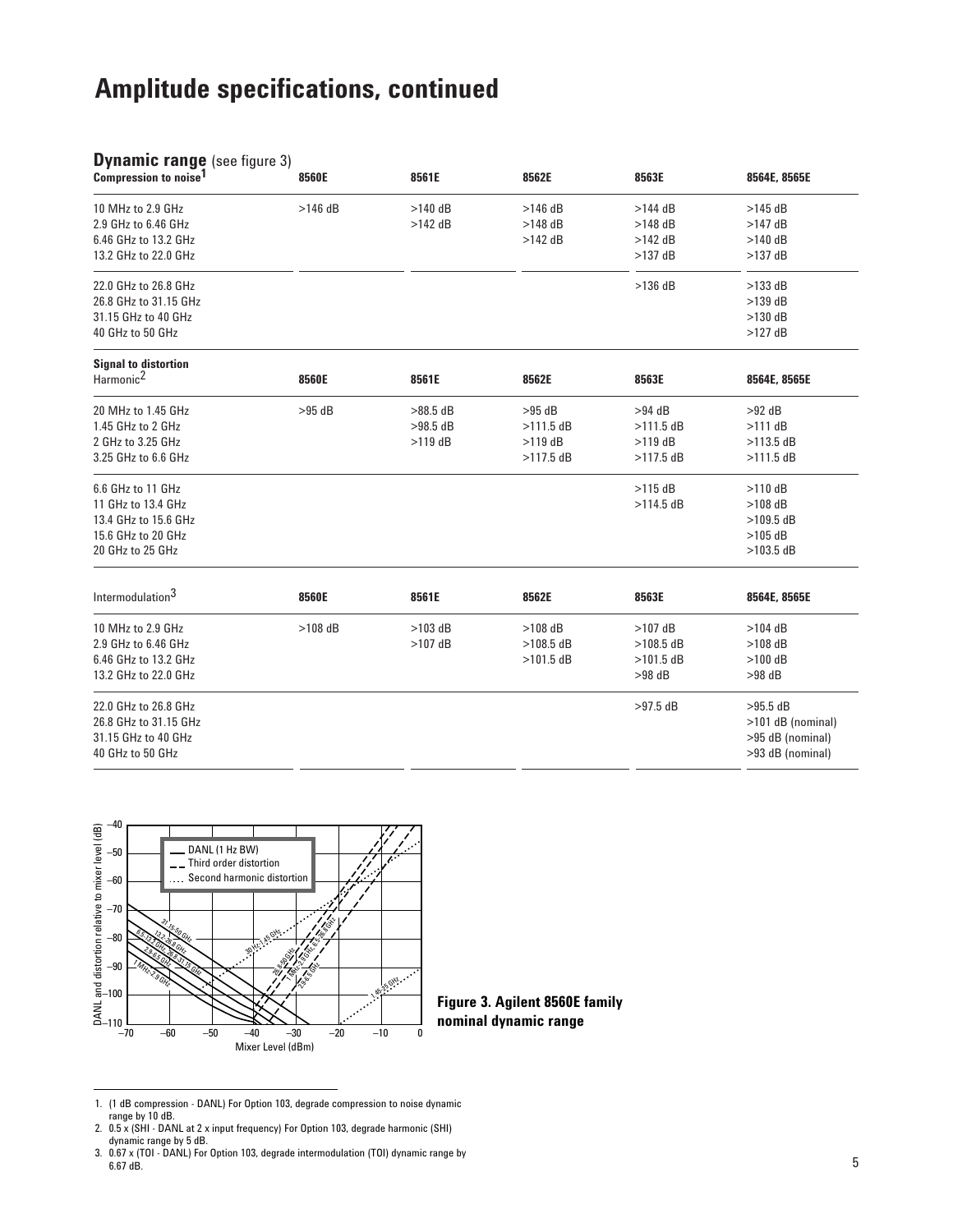|  |  | <b>Spurious responses</b> |
|--|--|---------------------------|
|  |  |                           |

**General spurious responses**

(Mixer level  $-40$  dBm)  $<$   $<$   $(-75 + 20 \times \log N<sup>1</sup>)$  dBc

| <b>Second harmonic distortion</b> |                        |                            |                        |  |
|-----------------------------------|------------------------|----------------------------|------------------------|--|
| input signal                      | <b>Mixer level</b>     | <b>Distortion</b>          | <b>SHI</b>             |  |
| 20 MHz to 1.45 GHz                | $-40$ dBm              | $≤79$ dBc <sup>2</sup>     | $+39$ dBm <sup>2</sup> |  |
| 1.45 GHz to 2 GHz                 | $-10$ dBm <sup>3</sup> | $\leq$ 85 dBc <sup>3</sup> | $+75$ dBm <sup>3</sup> |  |
| 2 GHz to 13.25 GHz                |                        |                            |                        |  |
| 8562E, 8563E                      | $-10$ dBm              | $≤100$ dBc                 | $+90$ dBm              |  |
| 8564E, 8565E                      | $-10$ dBm              | $≤90$ dBc                  | $+80$ dBm              |  |
| 13.25 GHz to 25 GHz               | $-10$ dBm              | $≤90$ dBc                  | $+80$ dBm              |  |

| Third order intermodulation distortion<br>(Two $-30$ dBm signals, $\geq 1$ kHz apart) | Mixer level    | <b>Distortion</b>          | TOI                 |  |
|---------------------------------------------------------------------------------------|----------------|----------------------------|---------------------|--|
| 20 MHz to 2.9 GHz                                                                     | -30 dBm each   | $\leq$ 82 dBc <sup>4</sup> | $+11$ dBm           |  |
| 2.9 GHz to 6.46 GHz                                                                   | -30 dBm each   | ≤ $90$ dBc                 | $+15$ dBm           |  |
| 6.46 GHz to 26.8 GHz                                                                  | -30 dBm each   | ≤75 dBc                    | $+7.5$ dBm          |  |
| 26.8 GHz to 50 GHz                                                                    | $-30$ dBm each | $\leq$ 85 dBc (nominal)    | +12.5 dBm (nominal) |  |

| Image responses    | Mixer level |           |  |
|--------------------|-------------|-----------|--|
| 10 MHz to 26.8 GHz | $-10$ dBm   | $-80$ dBc |  |
| 26.8 GHz to 50 GHz | $-30$ dBm   | $-60$ dBc |  |
|                    |             |           |  |

| Multiple and out-of-band responses | Mixer level |           |  |
|------------------------------------|-------------|-----------|--|
| 10 MHz to 26.8 GHz                 | $-10$ dBm   | $-80$ dBc |  |
| 26.8 GHz to 50 GHz                 | $-30$ dBm   | $-55$ dBc |  |

### **Residual responses**

≤90 dBm, for the range from 200 kHz to 6.46 GHz, no input signal, 0 dB input attenuation

## **Display range**

| approximately 7 cm $(V)$ x 9 cm $(H)$ |
|---------------------------------------|
| $10 \times 10$ divisions              |
| $10, 5, 2, 1$ dB per division         |
| 10% of reference level per division   |
|                                       |

### **Scale fidelity**

|                   | <b>Incremental</b>           | <b>Maximum</b>             |
|-------------------|------------------------------|----------------------------|
| Log range         | $0$ to $-90$ dB              | $0$ to $-90$ dB            |
| $RBW \geq 300 Hz$ | $\pm 0.1$ dB/dB              | $\pm 0.85$ dB              |
| $RBW \leq 100 Hz$ | $\pm 0.2$ dB/2dB             | $\pm 0.85$ dB <sup>5</sup> |
| Linear range      | $\pm 3\%$ of reference level |                            |

<sup>1.</sup> Excluding display related side bands at multiples of 60 Hz

<sup>2. 8561</sup>E: distortion –72 dBc, SHI +32 dBm

<sup>3. 8561</sup>E: mixer level –20 dBm, distortion –72 dBc, SHI +52 dBm

<sup>4. 8561</sup>E –78 dB distortion with two –30 dBm signals, 9 dBm TOI

<sup>5.</sup> Maximum for 0 to –100 dB is ±1.5 dB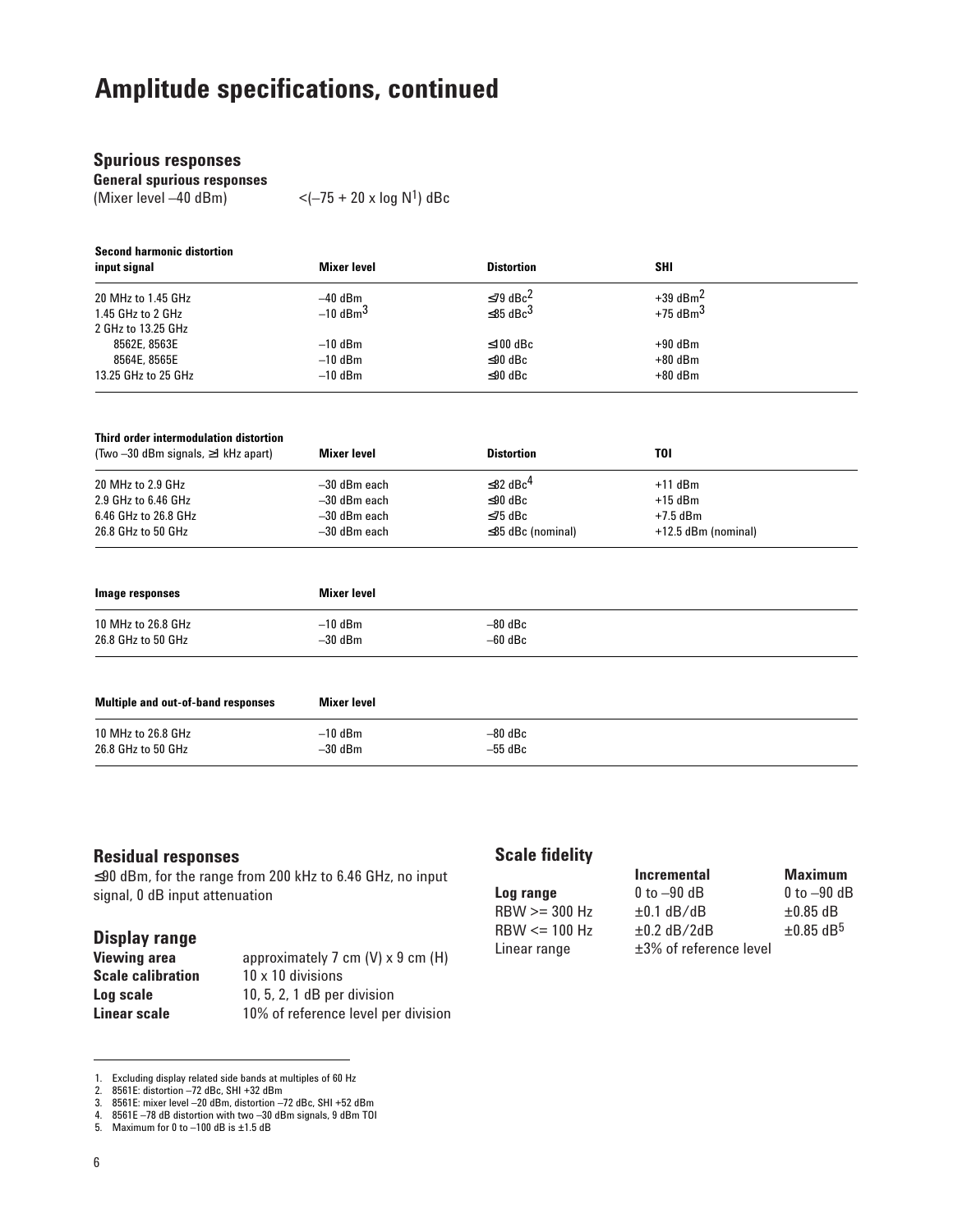| Reference level range           |                     |
|---------------------------------|---------------------|
| Log, adjustable in 0.1 dB steps |                     |
| 30 Hz to 31.15 GHz              | $-120$ to $+30$ dBm |
| 31.15 GHz to 50 GHz             | $-115$ to $+30$ dBm |
| Linear, adjustable in 1% steps  |                     |
| 30 Hz to 31.15 GHz              | 2.2 µV to 7.07 V    |
| 31.15 GHz to 50 GHz             | 3.98 µV to 7.07 V   |

**Frequency response** in dB, 10 dB input attenuation, dc coupled relative/typical relative/absolute2/typical absolute3

|                                                                                                                     | 8560E                         | 8561E                               | 8562E                                                                      | 8563E                                                                    | 8564E, 8565E                                                                                |
|---------------------------------------------------------------------------------------------------------------------|-------------------------------|-------------------------------------|----------------------------------------------------------------------------|--------------------------------------------------------------------------|---------------------------------------------------------------------------------------------|
| 100 MHz to 2 GHz<br>30 $Hz1$ to 2.9 GHz<br>2.9 GHz to 6.46 GHz<br>6.46 to 13.2 GHz                                  | $0.7/0.7/-.$<br>1/0.8/1.5/1.0 | 1.0/0.7/1.75/1.0<br>1.5/1.1/2.5/1.5 | $0.9/0.8/-.$ /--<br>1.25/0.8/1.8/1.0<br>1.5/1.1/2.5/1.5<br>2.2/1.5/2.9/2.0 | $1.0/0.8/-.$ /<br>1.25/0.8/1.8/1.0<br>1.5/1.0/2.4/1.5<br>2.2/1.5/2.9/2.0 | $0.9/0.8/-.$ /<br>1.0/0.8/1.5/1.0<br>1.7/1.4/2.6/1.8<br>2.6/2.2/3.0/2.8                     |
| 13.2 to 22 GHz<br>22 to 26.8 GHz<br>26.8 to 31.15 GHz<br>31.15 GHz to 40 GHz (8564E)<br>31.15 GHz to 50 GHz (8565E) |                               |                                     |                                                                            | 2.5/1.5/4.0/2.5<br>3.3/2.2/4.0/2.5                                       | 2.5/2.5/4.0/3.5<br>3.3/2.2/4.5/4.0<br>3.1/2.9/4.0/3.0<br>2.6/2.4/4.0/3.2<br>3.2/3.0/4.0/4.0 |

### **Band switching uncertainty**

±1 dB (added to relative frequency response for betweenband measurements)

### **Calibrator output**

300 MHz x (1 ±frequency reference accuracy<sup>4</sup>) at  $-10$  dBm  $\pm 0.3$  dB

### **Input attenuator**

**Switching uncertainty** (referenced to 10 dB attenuation) 30 Hz to 2.9 GHz for 20 to 70 dB settings of input attenuator: ±0.6 dB/10 dB step, 1.8 dB maximum Repeatability ±0.1 dB (nominal)

### **IF gain uncertainty**

±1 dB (0 to –80 dBm reference levels with 10 dB input attenuation)

### **IF alignment uncertainty**

±0.5 dB (additional uncertainty only when using 300 Hz RBW)

### **Resolution bandwidth switching uncertainty**

±0.5 dB (relative to 300 kHz RBW)

<sup>1.</sup> Operation below 9 kHz requires Option 006.

<sup>2.</sup> Absolute flatness values referenced to 300 MHz CAL OUT

<sup>3.</sup> Typical values at 25 ˚C

<sup>4.</sup> Frequency reference accuracy = aging x time since last adjustment + initial achievable accuracy + temperature stability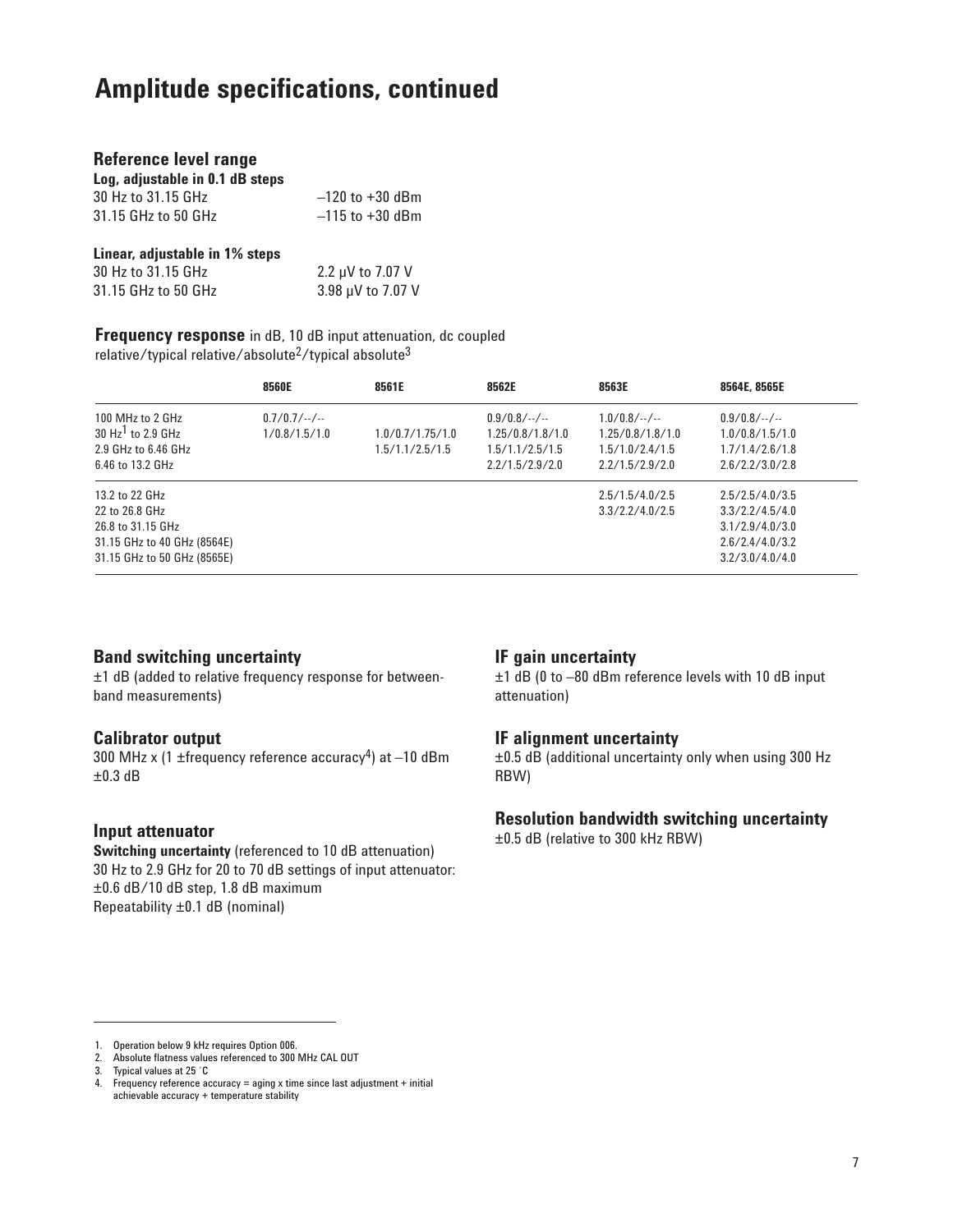### **Pulse digitization uncertainty**

(Pulse response mode, PRF >720/sweep time)

|                                 | Loa               | Linear               |
|---------------------------------|-------------------|----------------------|
| $RBW \leq 1 MHz$                | $<$ 1.25 dB pk-pk | <4% of ref level     |
| $RBW = 2 MHz$                   | <3 dB pk-pk       | <12% of ref level    |
| Standard deviation (RBW <1 MHz) |                   | $<$ 0.2 dB (nominal) |

### **Time-gated spectrum analysis**

| Gate delay <sup>1</sup> | Edge mode                                                 | Level mode |
|-------------------------|-----------------------------------------------------------|------------|
| Range                   | 3 µs to 65.535 ms                                         | $≤0.5$ µs  |
| Resolution              | 1 µs                                                      |            |
| Accuracy                | $±1$ us                                                   |            |
|                         | (From GATE TRIGGER INPUT to positive edge of GATE OUTPUT) |            |

## **Gate length**

| Range                                                | $1 \mu s$ to 65.535 ms |
|------------------------------------------------------|------------------------|
| Resolution                                           | 1 us                   |
| Accuracy                                             | $±1$ us                |
| (From positive edge to negative edge of GATE OUTPUT) |                        |

## **Delayed sweep**

| <b>Trigger modes</b>          | Free run, line,<br>external, video |
|-------------------------------|------------------------------------|
| <b>Range</b>                  |                                    |
| Non-Option 0071               | $+2 \mu s$ to $+65.535$ ms         |
| Option 007, sweep time <30 ms | $-9.9$ ms to $+65.535$ ms          |
| sweep time ≥30 ms             | $+2 \mu s$ to $+65.535 \mu s$      |
| <b>Resolution</b>             | 1 µs                               |
| <b>Accuracy</b>               | $±1 \mu s$                         |

### **Demodulation**

| Spectrum demodulation  |                          |
|------------------------|--------------------------|
| <b>Modulation type</b> | AM and FM                |
| Audio output           | Speaker and phone jack   |
|                        | with volume control      |
| Marker pause time      | 100 ms to 60 s (nominal) |

<sup>1.</sup> Up to 1 µs jitter due to 1 µs resolution of gate delay clock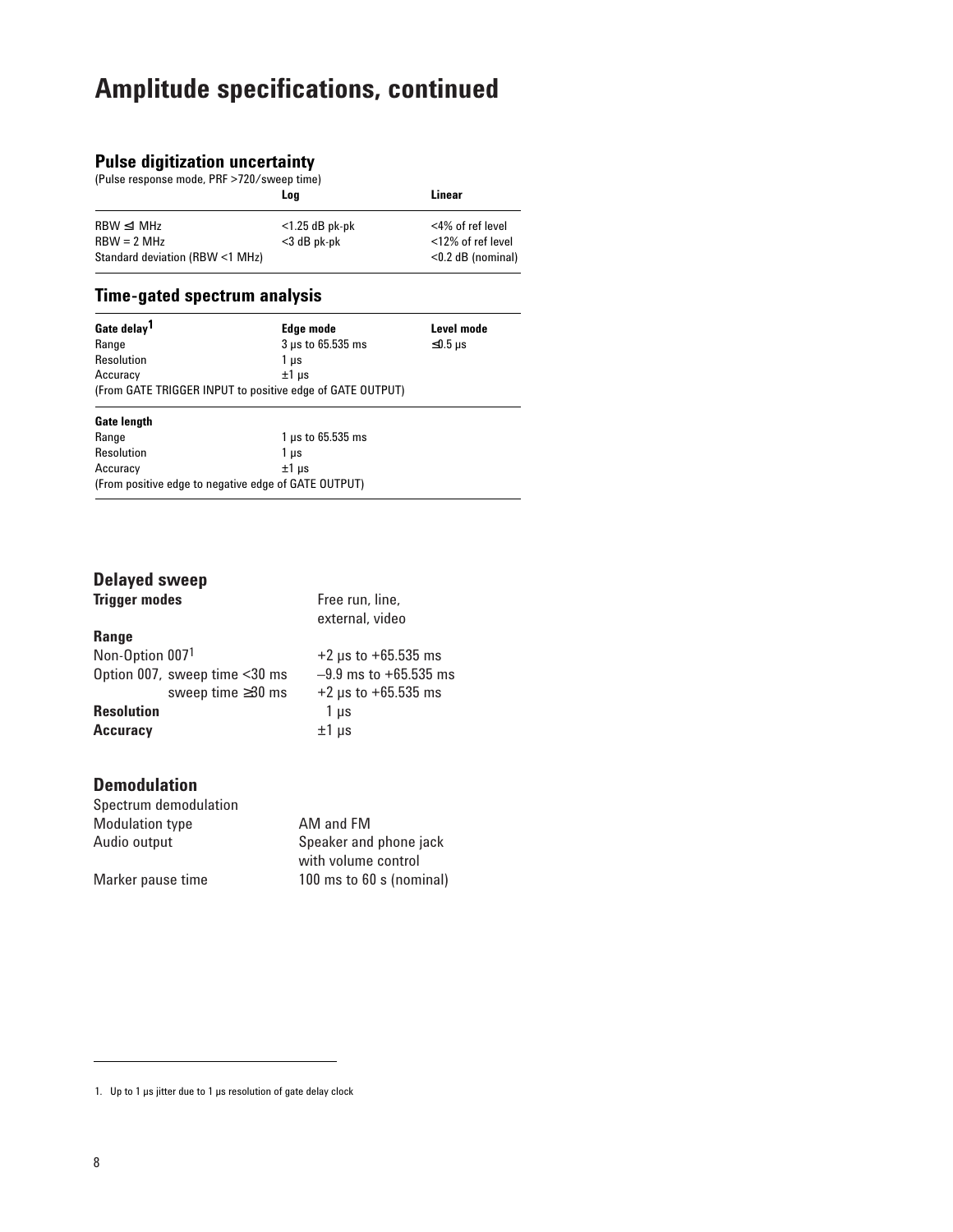## **Inputs/outputs, Agilent 8560 E-series**

**(All values are nominal)**

### **Front panel connectors RF input**

8560E, 8561E, 8562E, 8563E Type N female, 50 Ω (Option 026, 8563E only) APC 3.5 mm male, 50  $\Omega$ 8564E, 8565E APC 2.4 mm male, 50 Ω VSWR (≥10 dB atten) 30 Hz to 2.9 GHz <1.5:1 dB 2.9 GHz to 50 GHz <2.3:1 dB LO emission level (Average with 10 dB atten)  $\leq 80$  dBm **IF input** SMA female, 50 Ω Frequency 310.7 MHz Full screen level -30 dBm Gain compression –23 dB **First LO output** SMA female, 50 Ω Frequency 3.000 - 6.8107 GHz1 Amplitude  $+16.5$  dBm  $\pm 2.0$  dB<sup>1</sup>

**Cal output** BNC female, 50 Ω **Probe power**  $+15 \text{ Vdc}, -12.6 \text{ Vdc}, \text{and}$ Gnd (150 mA max each)

### **Rear panel connectors Earphone** Subminiature mono jack,

0.2 W into 4 Ω **10 MHz REF In/0ut** Shared BNC female, 50 Ω Output freq accuracy  $\pm$ (10 MHz x freq ref accuracy) Output amplitude 0 dBm Input amplitude –2 to +10 dBm **Video output** BNC, 50 Ω Amplitude (RBW  $\geq$ 300 Hz) 0 to +1 V full scale **LO sweep frequency analog voltage output** (LO sweep or V/GHz function selectable from the front panel, BNC female, 120 Ω) **LO sweep output** 0 to 10 V (no load) **Frequency analog voltage output** (internal mixer mode) Output ramp voltage proportional to start and stop frequencies. Transfer function: 0.5 V/GHz **0.5 V/GHz output** (external mixer mode) Output ramp voltage proportional to LO frequency: (LO = 3 to 6.8107 GHz) Transfer function: (1.5 V/GHz x LO frequency (GHz)  $-0.2054$ )  $\pm 50$  mV (typ) **Blanking/gate Output** Shared BNC female, 50 Ω Blanking mode During sweep Low TTL level During retrace High TTL level Gate mode Gate on High TTL level Gate off **Low TTL level External/gate Trigger input** Shared BNC female, >10 kΩ Settable to high TTL or low TTL **GPIB** IEEE-488 bus connector Interface functions SH1, AH1, T6, L4, LE0, RL1, PP1, DC1, DT1, C1, C28, TE0, SR1 Direct printer output Supports HP 3630A PaintJet printer, HP 2225A ThinkJet printer Direct plotter output Supports HP 7225A/7440A/ 7470A/7475A/7550A

<sup>1.</sup> Option 002: 3.9107 to 6.8107 GHz, +14.5 dBm ±3.0 dB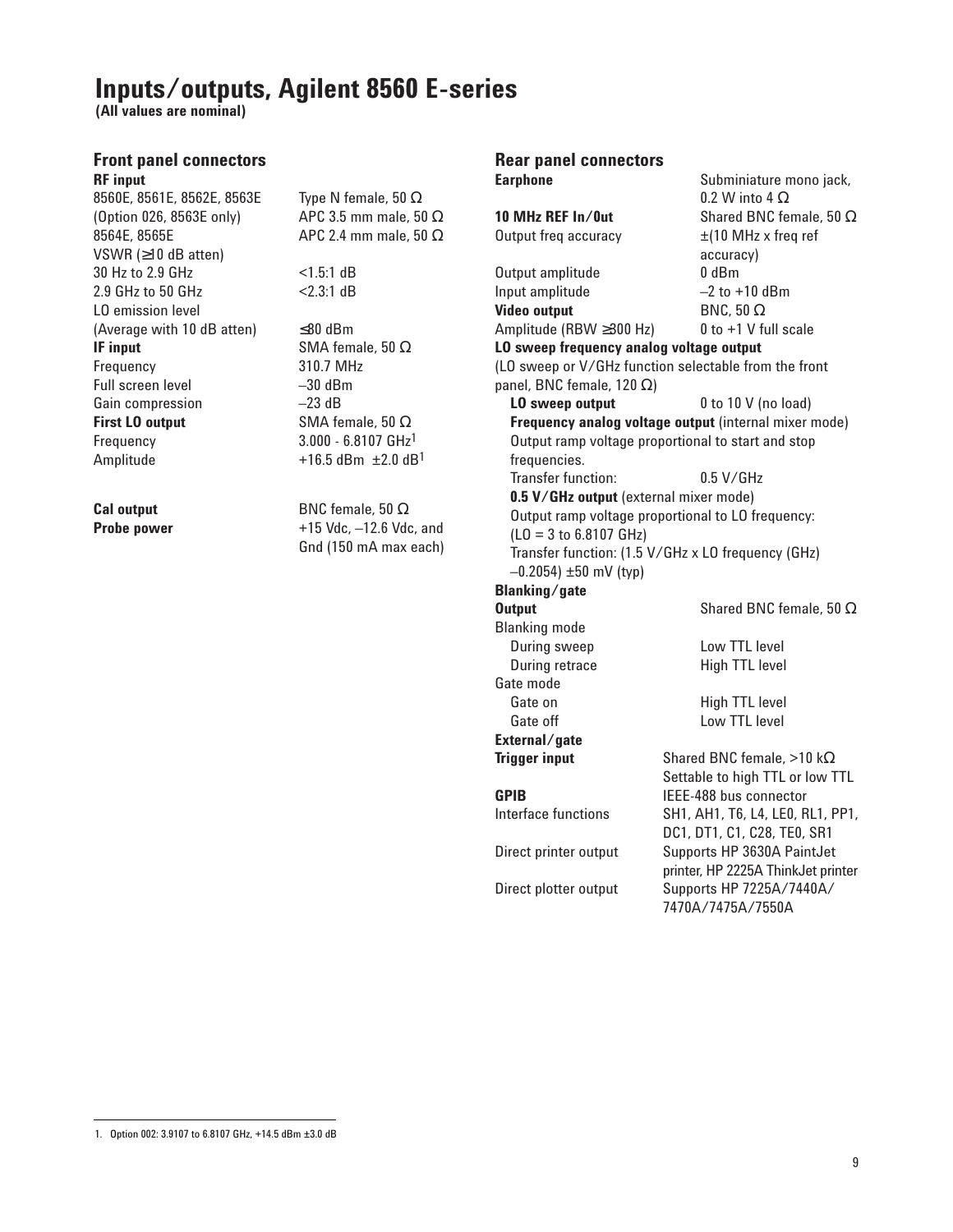# **Options**

## **Option 001 second IF output, Agilent 8560 series**

(All values are nominal)

| 3 dB bandwidth<br>NF<br>conversion gain | 8560E                        | 8561E                          | 8562E                           | 8563E                           | 8564E,8565E                     |
|-----------------------------------------|------------------------------|--------------------------------|---------------------------------|---------------------------------|---------------------------------|
| 30 Hz to 2.9 GHz <sup>1</sup>           | $>25$ MHz<br>24 dB<br>1.2 dB | $>25$ MHz<br>25dB<br>$-6.5$ dB | $>25$ dB<br>20 dB<br>$-1.2$ dB  | $>25$ MHz<br>25dB<br>$-1.2$ dB  | $>25$ MHz<br>28 dB<br>$-1.2$ dB |
| 2.9 GHz to 6.5 GHz                      |                              | $>30$ MHz<br>26 dB<br>$-1$ dB  | $>30$ MHz<br>22 dB<br>$-3$ dB   | $>30$ MHz<br>22 dB<br>$-1$ dB   | $>30$ MHz<br>23 dB<br>$-1$ dB   |
| 6.5 GHz to 13.2 GHz                     |                              |                                | $>37$ MHz<br>26 dB<br>$-5.7$ dB | $>37$ MHz<br>26 dB<br>$-5.7$ dB | $>37$ MHz<br>28 dB<br>$-5.7$ dB |
| 13.2 GHz to 22 GHz                      |                              |                                |                                 | $>45$ MHz<br>30 dB<br>$-8$ dB   | $>45$ MHz<br>32 dB<br>$-8$ dB   |
| 22 GHz to 26.8 GHz                      |                              |                                |                                 | $>45$ MHz<br>32 dB<br>$-8$ dB   | $>45$ MHz<br>35 dB<br>$-8$ dB   |
| 26.8 GHz to 31.15 GHz                   |                              |                                |                                 |                                 | $>25$ MHz<br>28 dB<br>$-9$ dB   |
| 31.15 GHz to 40 GHz                     |                              |                                |                                 |                                 | $>25$ MHz<br>38 dB<br>$-19$ dB  |
| 40 GHz to 50 GHz                        |                              |                                |                                 |                                 | $>25$ MHz<br>42 dB<br>$-23$ dB  |

### **Option 002 built-in tracking generator**<sup>2</sup> **(8560E only)**

|                                                                                                    | (10                        |
|----------------------------------------------------------------------------------------------------|----------------------------|
| 300 kHz to 2.9 GHz                                                                                 | Reso                       |
|                                                                                                    | Accu                       |
| ±(frequency reference                                                                              | Verni                      |
| $+5\%$ x span + 295 Hz)                                                                            | Abso                       |
| Usable in 1 kHz RBW<br>after 5-minute warm-up,<br>usable in 300 Hz RBW<br>after 30-minute warm-up. | Level<br>Effec<br>Total    |
| $300$ Hz <sup>3</sup>                                                                              |                            |
|                                                                                                    | accuracy x tuned frequency |

| $-10$ dBm to $+1$ dBm            |
|----------------------------------|
| $(10$ dBm to $+2.8$ dBm typical) |
| $0.1$ dB                         |
|                                  |
| ±0.20 dB/dB, ±0.5 dBm            |
| max (25 $°C \pm 10°C$ )          |
| $\pm 0.75$ dB                    |
| $+2.0$ dB                        |
| $1.92:1$ (nominal)               |
| $+3.25$ dB                       |
|                                  |

<sup>1.</sup> DC coupled for frequencies below 100 kHz. Option 006 required for operation below 9 kHz in 8563E, 8564E, 8565E.

<sup>2.</sup> Option 002 deletes millimeter external mixer capability (Second IF input is deleted) 3. Tracking generator not usable with resolution bandwidths ≤100 Hz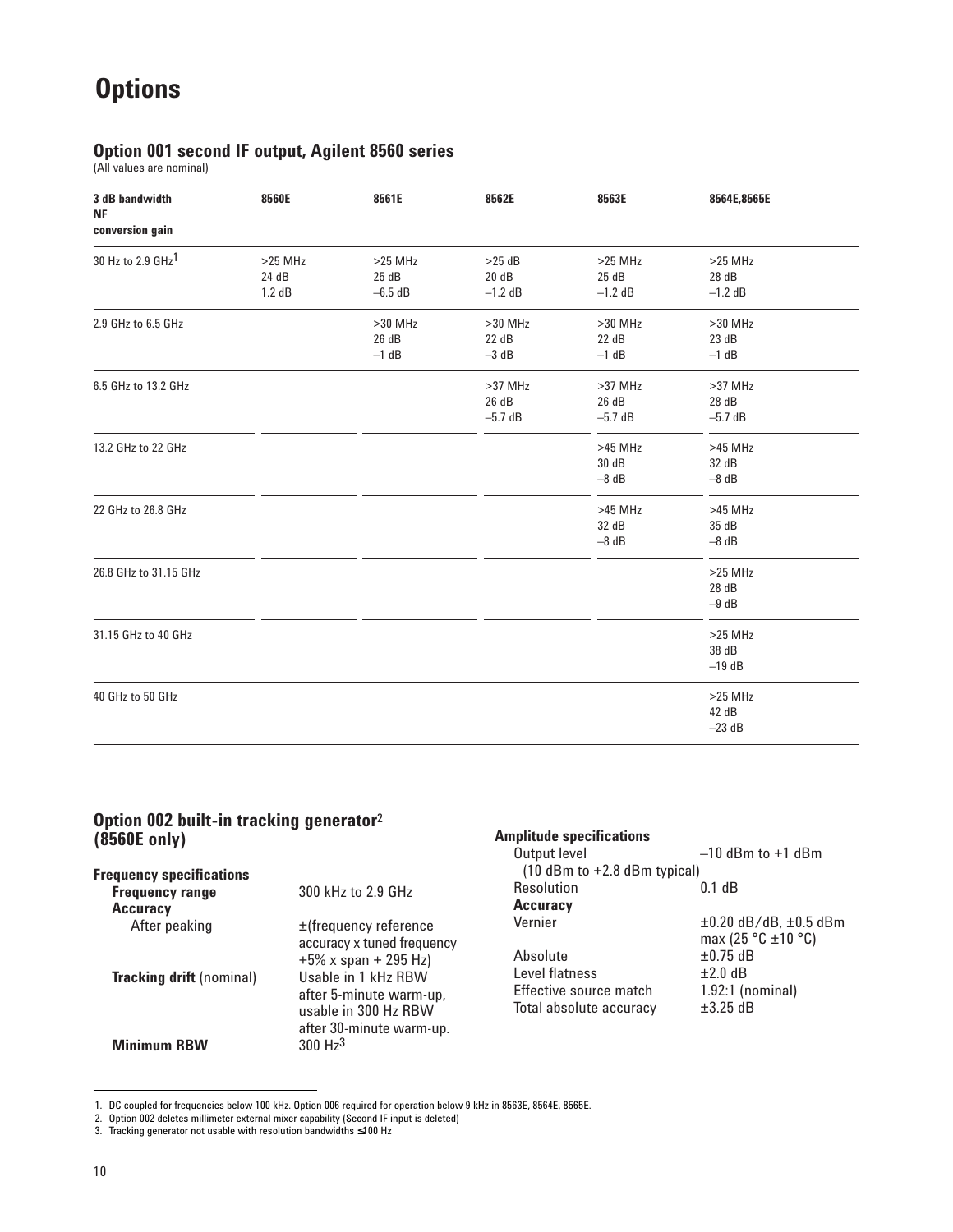### **Option 002 built-in tracking generator (8560E only), continued**

| <b>Spurious output</b> (at +1 dBm output power) |                      |
|-------------------------------------------------|----------------------|
| Harmonic spurious                               | $-25$ dBc            |
| Non-harmonic spurious                           |                      |
| 300 kHz to 2.0 GHz                              | $-27$ dBc            |
| 2.0 GHz to 2.9 GHz                              | $-23$ dBc            |
| LO feedthrough                                  | $-16$ dBm            |
|                                                 | (3.9 GHz to 6.8 GHz) |
| Residuals (RF-Power-Off)                        | –78 dBm              |
|                                                 | (300 kHz to 2.9 GHz) |
| <b>Dynamic range</b>                            |                      |
| TG feedthrough <sup>1</sup>                     |                      |
| 300 kHz to 1 MHz                                | $-95$ dBm            |
| 1 MHz to 2.7 GHz                                | $-115$ dBm           |
| 2.7 GHz to 2.9 GHz                              | $-110$ dBm           |

Dynamic range2 300 kHz to 1 MHz 96 dB<br>1 MHz to 2.7 GHz 116 dB 1 MHz to 2.7 GHz 116 dB<br>2.7 to 2.9 GHz 111 dB 2.7 to 2.9 GHz 111 dB<br> **wer sweep** 10 dB range, **Power sweep** 

**Inputs/outputs RF output** (front panel) Type-N female, 50 Ω (nominal) Maximum safe reverse level +30 dBm, ±30 Vdc

0.1 dB resolution

**External ALC input** BNC female, use with<br>
(rear panel) **and the interval in the inequative detector** negative detector

## **Environmental specifications, Agilent 8560 E-series**

## **Per MIL-T-28800, type III, class 3**3**, style C**

| <b>Calibration interval</b>          |                               | <b>Power requirements</b>             | 115 VAC operation:       |
|--------------------------------------|-------------------------------|---------------------------------------|--------------------------|
| 8560E, 8561E, 8562E, 8563E           | 2 years                       |                                       | 90 to 140 V rms,         |
| 8564E, 8565E                         | 1 year                        |                                       | 3.2 A rms max,           |
| <b>Warm-up time</b>                  | 5-minutes in ambient          |                                       | 47 to 440 Hz             |
|                                      | conditions                    |                                       | 230 VAC operation:       |
| <b>Temperature</b>                   | $-10$ °C to +55 °C (oper-     |                                       | 180 to 250 V rms,        |
|                                      | ating); $-51$ °C to +71 °C    |                                       | 1.8 A rms max,           |
|                                      | (not operating)               |                                       | 47 to 66 Hz              |
| <b>Humidity</b>                      | 95% @ 40 °C for 5 days        | <b>Maximum power dissipation</b>      |                          |
| <b>Rain resistance</b>               | Drip-proof at 16 liters/      | 8560E, 8561E, 8562E, 8563E            | 180 W                    |
|                                      | hour/sq.ft.                   | 8564E, 8565E                          | 260 W                    |
| <b>Altitude</b>                      | 15,000 ft. (operating),       | <b>Audible noise (nominal)</b>        | <5.0 Bels power at       |
|                                      | 50,000 ft. (non-              |                                       | room temp (ISO DP7779)   |
|                                      | operating)                    | <b>Dimensions</b> (w/o handle, cover) | 337 mm W x 187 mm H      |
| <b>Pulse shock (half sine)</b>       | 30 g for 11 ms duration       |                                       | $x$ 461 mm $D$           |
| <b>Transit drop</b>                  | 8-inch drop on six            | <b>Weight</b> (nominal)               |                          |
|                                      | faces and eight               | 8560E, 8561E, 8562E, 8563E            | 20 kg (44 lbs)           |
|                                      | corners                       | 8564E, 8565E                          | 21 kg (46 lbs)           |
| <b>Electromagnetic compatibility</b> | <b>Conducted and radiated</b> |                                       |                          |
|                                      | interference in               |                                       |                          |
|                                      | compliance with               |                                       |                          |
|                                      | CISPR Pub. 11 (1990).         |                                       |                          |
|                                      | Meets Mil-STD-461C,           |                                       |                          |
|                                      | part 2, with certain          | 冒                                     | mm<br>$163$ mm $(7.3/8)$ |

 $00000$ 

325 mm<br>12 13/16"

337 mn  $131/4"$ 366\_mm<br>14 7/16" 427 mm<br>(16 13/16")

461 mm<br>(18 1/8 )

exceptions.

 $163$  mm  $(7 \t3/8")$ <br> $(6 \t7/16")$ 

<sup>3. 8564</sup>E, 8565E: Class 5